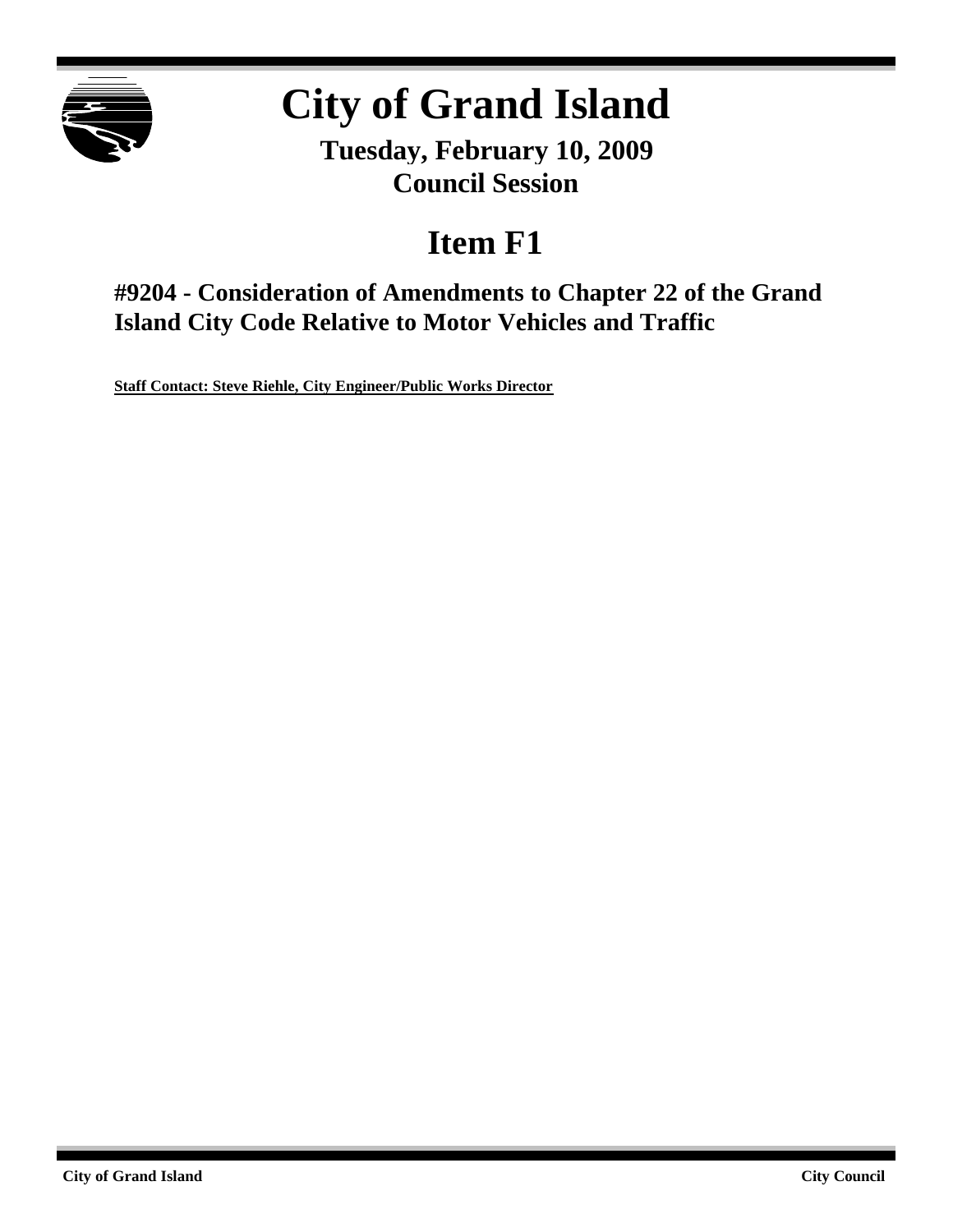## **Council Agenda Memo**

| From:                          | Steven P. Riehle, Public Works Director                                                                              |
|--------------------------------|----------------------------------------------------------------------------------------------------------------------|
| <b>Meeting:</b>                | February 10, 2009                                                                                                    |
| Subject:                       | Consideration of Amendments to Chapter 22 of the<br>Grand Island City Code Relative to Motor Vehicles and<br>Traffic |
| <b>Item <math>\#</math>'s:</b> | $F-1$                                                                                                                |
| $Presenter(s):$                | Steven P. Riehle, Public Works Director                                                                              |

### **Background**

The Mayor, City Council and City Administration established a goal of revising the Grand Island City Code. The proposed revisions to chapter 22 of the City Code have been drafted for City Council consideration.

### **Discussion**

The changes and additions that are being proposed to Chapter 22 are as follows:

- Section 22-78, Color Legend, is being revised to allow yellow plastic markings or appropriate signs to indicate the boundaries of safety zones and no parking zones.
- Section 22-82, Loading Zones, will require appropriately placing loading zone signs.
- Section 22-86, Parking Near Intersections, states it shall be unlawful to park or stop a vehicle on a sidewalk, within an intersection, or on a crosswalk for any reason.
- Section 22-88, Parking Near Fire Hydrants, will change parking within ten feet of fire hydrant to fifteen feet.
- Section 22-113, Emergency Snow Routes, correct Ordinance No. from 8780, effective 11.27.2002 to 9087, effective 11.8.2006.
- Section 22-114, Snow Alert/Emergency; Parking Prohibition, addition of "emergency" wording in connection with alert and changing one inch depth of snow to two inches depth, with no vehicles being parked on the snow emergency routes.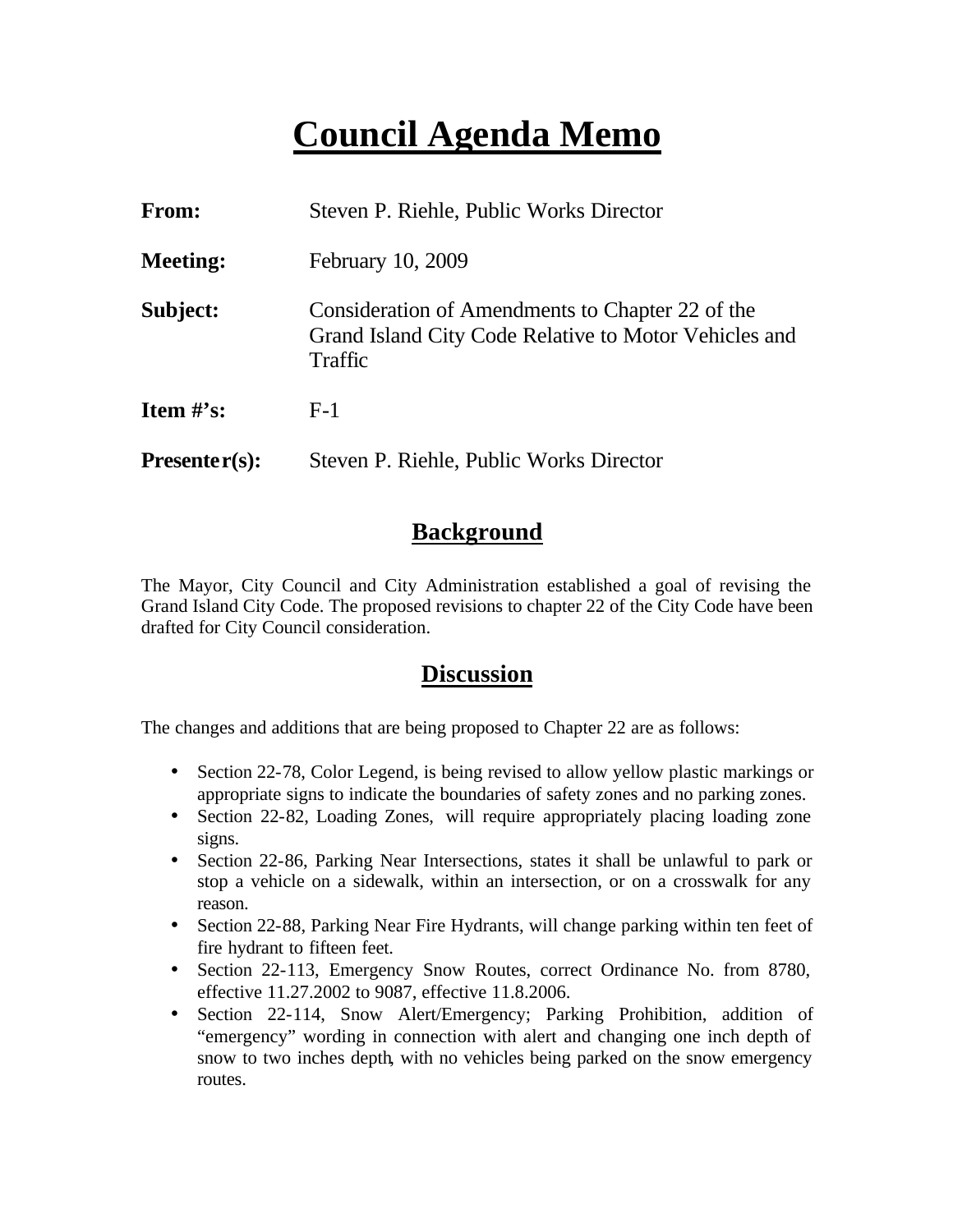- Section 22-115, Parking on Residential Streets, adding the word "emergency" in connection with alert.
- Section 22-116, Vehicles on Snow Emergency Routes, to allow for a reasonable amount of time for a stranded/stuck vehicle to be removed from a snow emergency route.
- Section 22-117, Snow Alert/Emergency; Notice, adding the word "emergency" in connection with alert and noting a designated representative may declare the prohibition terminated.
- Section 22-118, Temporary Provisions; Precedence, adding the word "emergency" in connection with alert.
- Section 22-119, Removal of Stalled or Parked Vehicles, removing the maximum fee wording of \$3 for each twenty-four hour period – this is listed in the fee schedule and subject to change yearly.

## **Alternatives**

It appears that the Council has the following alternatives concerning the issue at hand. The Council may:

- 1. Move to approve
- 2. Refer the issue to a Committee
- 3. Postpone the issue to future date
- 4. Take no action on the issue

## **Recommendation**

City Administration recommends that the Council approve the changes to Chapter 22 of the City Code.

## **Sample Motion**

Move to approve Ordinance 9204 revising code sections in Chapter 22 of the Grand Island City Code.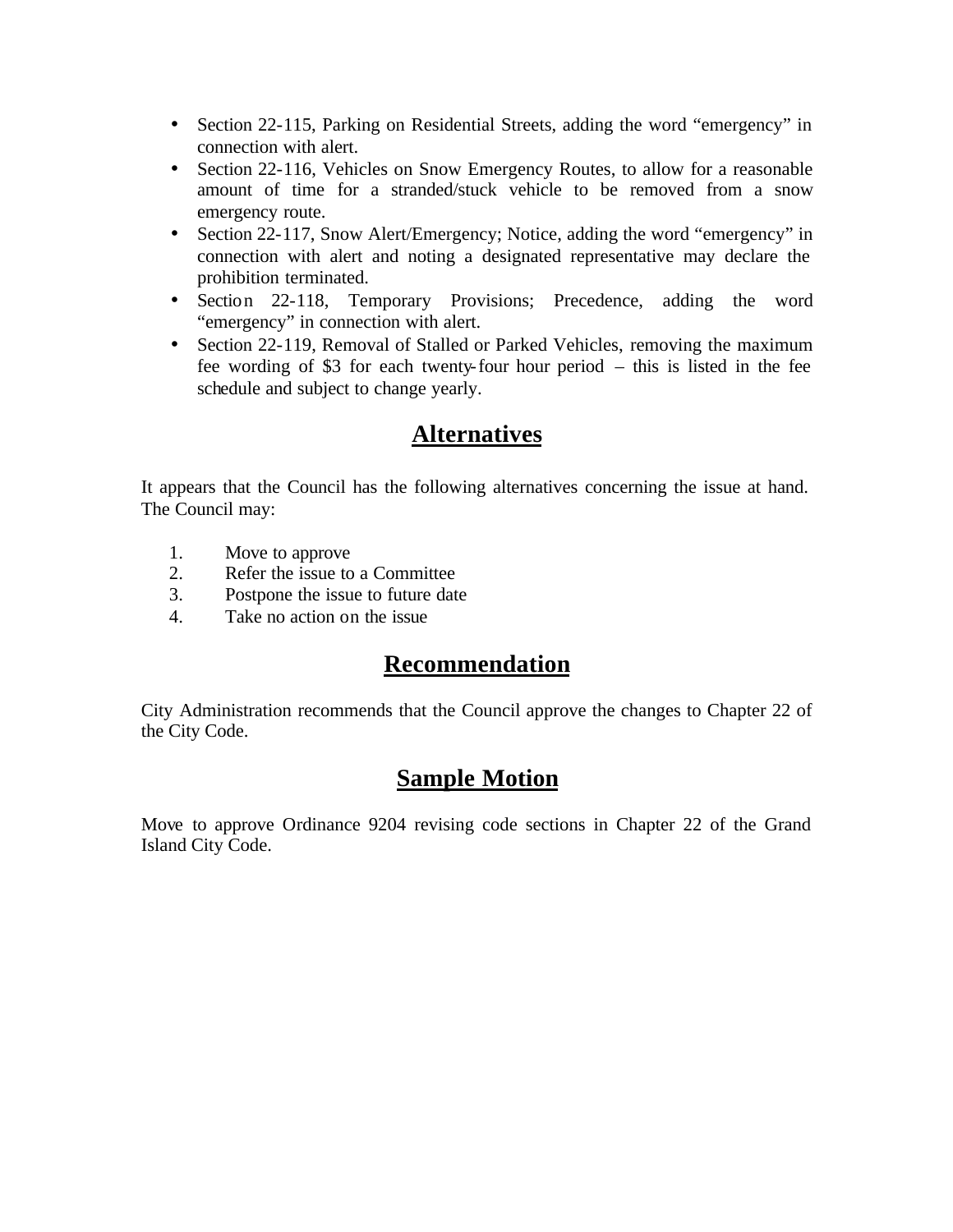#### ORDINANCE NO. 9204

An ordinance to amend Chapter 22 of the Grand Island City Code; to amend Section 22-78 pertaining to Color Legend, Section 22-82 pertaining to Loading Zones, Section 22-86 pertaining to Parking Near Intersections, Section 22-88 pertaining to Parking Near Fire Hydrants, Section 22-113 pertaining to Snow Emergency Routes, Section 22-114 pertaining to Snow Alert/Emergency; Parking Prohibition, Section 22-115 pertaining to Parking on Residential Streets, Section 22-116 pertaining to Vehicles on Snow Emergency Routes, Section 22-117 pertaining to Snow Alert/Emergency; Notice, Section 22-118 pertaining to Temporary Provisions; Precedence and Section 22-119 pertaining to Removal of Stalled or Parked Vehicles; to repeal Sections 22-78, 22-82, 22-86, 22-88, 22-113, 22-114, 22-115, 22-116, 22-117, 22-118 and 22-119 as now existing, and any ordinance or parts of ordinances in conflict herewith; and to provide for publication and the effective date of this ordinance.

BE IT ORDAINED BY THE MAYOR AND COUNCIL OF THE CITY OF GRAND ISLAND, NEBRASKA:

SECTION 1. Section 22-78, 22-82, 22-86, 22-88, 22-113, 22-114, 22-115, 22- 116, 22-117, 22-118 and 22-119 of the Grand Island City Code is hereby amended to read as follows:

#### **§22-78. Color Legend**

(1) The use of yellow paint upon the curb of any street shall indicate obstructions such as traffic islands within the traveled way. Yellow paint or yellow plastic markings or appropriate signs shall also be used to indicate the boundaries of safety zones and no parking zones.

(2) The use of yellow paint upon the curb of any street in conjunction with appropriate signs shall designate fifteen minute parking zones or loading zones.

(3) The use of white paint or white plastic markings upon the surface of the street shall indicate pedestrian lanes, traffic lanes, and parking spaces.

(4) The use of blue paint upon the curb of any street or the paved portion of any parking space shall indicate that such space has been set aside as a handicapped parking space.

(5) The use of green paint upon the curb of any street in conjunction with appropriate signs shall indicate that such space has been set aside as an express zone parking space.

> Approved as to Form  $\overline{a}$ February 5, 2009 <sup>¤</sup> City Attorney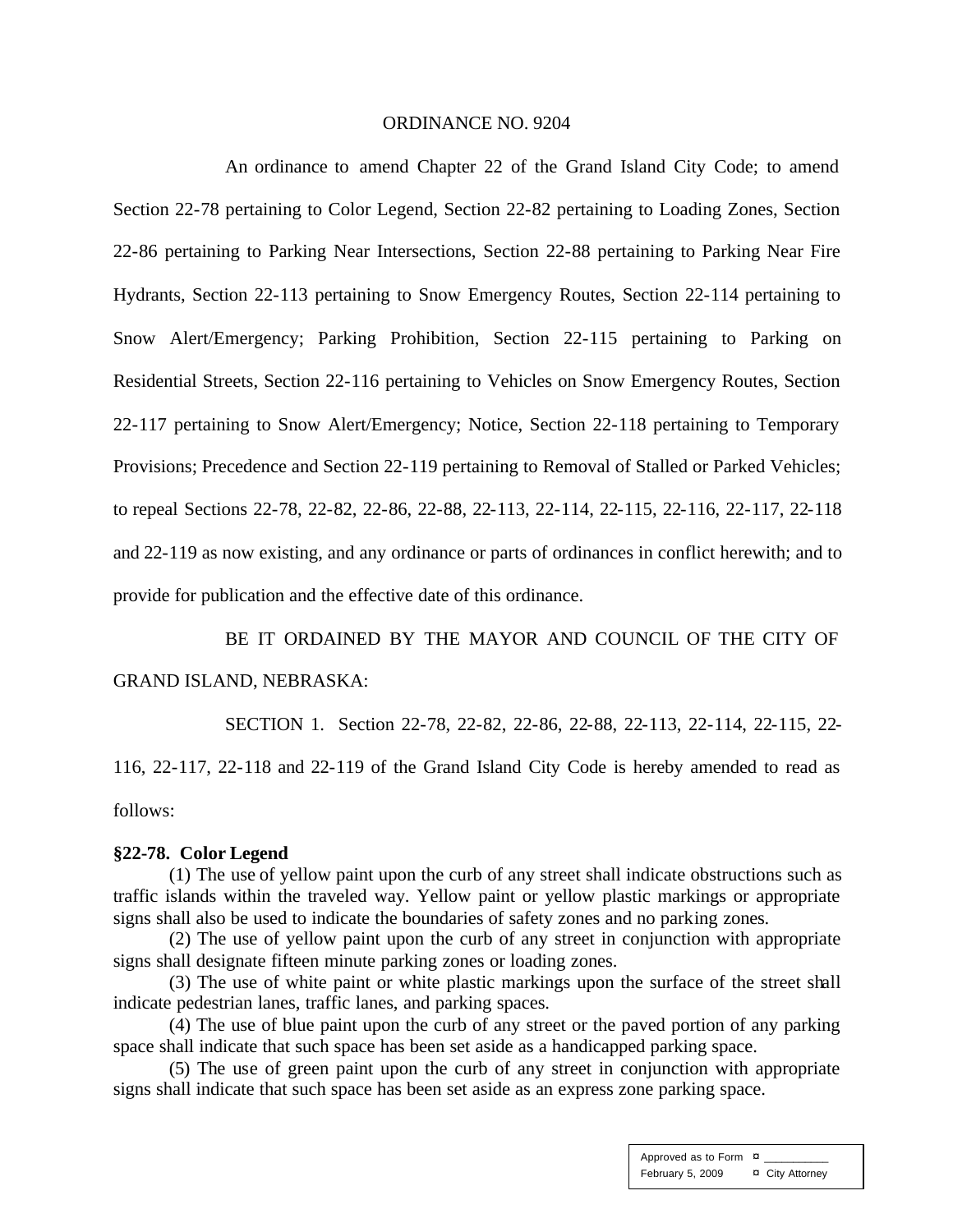#### **§22-82. Loading Zones**

It shall be unlawful for the driver of any vehicle to stop, park, or leave such vehicle standing at any designated loading or unloading zone for a period of time longer than twenty minutes, except when necessary for the expeditious loading or unloading of passengers, merchandise, or materials.

The Street Division sha ll designate such loading and unloading zones by causing the curb to be painted yellow, and shall either paint on such curb or sidewalk above it the words, "Loading Zone," or shall appropriately place loading zone signs.

#### **§22-86. Parking Near Intersections**

It shall be unlawful for any person to park or leave standing any vehicle, for any purpose whatever or for any period of time whatever, within twenty feet of any street intersection, or on a sidewalk, or within an intersection, or on a crosswalk, or within 30 feet of any flashing signal, stop sign, yield sign or other traffic control device located at the side of the roadway, or within 20 feet of a crosswalk at an intersection.

#### **§22-88. Parking Near Fire Hydrants**

It shall be unlawful for any person to park or leave standing any vehicle, for any purpose whatever or for any period of time whatever, within fifteen feet of a fire hydrant.

#### **Division 4. Regulations to Facilitate Snow Removal**

#### **§22-113. Snow Emergency Routes** .

The streets described below are hereby declared to be snow emergency routes in the City of Grand Island, Nebraska. Appropriate signs or other traffic control devices shall be installed indicating the existence of such snow emergency routes. A designation of any street, avenue, road, or highway, or portion thereof, as a snow emergency route shall in no way affect designation of that street, avenue, road or highway for any other purpose.

*Anna Street* between Blaine Street and South Locust Street; *Adams Street* between Stolley Park Road and Anna Street; *Bismark Road* between Locust Street and the east City Limits; *Blaine Street* between U.S. Hwy 34 and Third Street; *Broadwell Avenue* between Anna Street and north City Limits; *Cannon Road* between North Road and Viking Road; *Capital Avenue* between Engleman Road and Shady Bend Road; *Cherry Street* between Bismark Road and Sutherland Street; *College Street* between Broadwell Avenue and Webb Road; *Custer Avenue* between Third Street and Capital Avenue; *Darr Avenue* between Faidley Avenue and Seventh Street; *Diers Avenue* between the dead end south of Richmond Circle and Capital Avenue; *Eddy Street* between Anna Street and State Street; *Eighteenth Street* between the Burlington Northern and Santa Fe Railroad and St. Paul Road;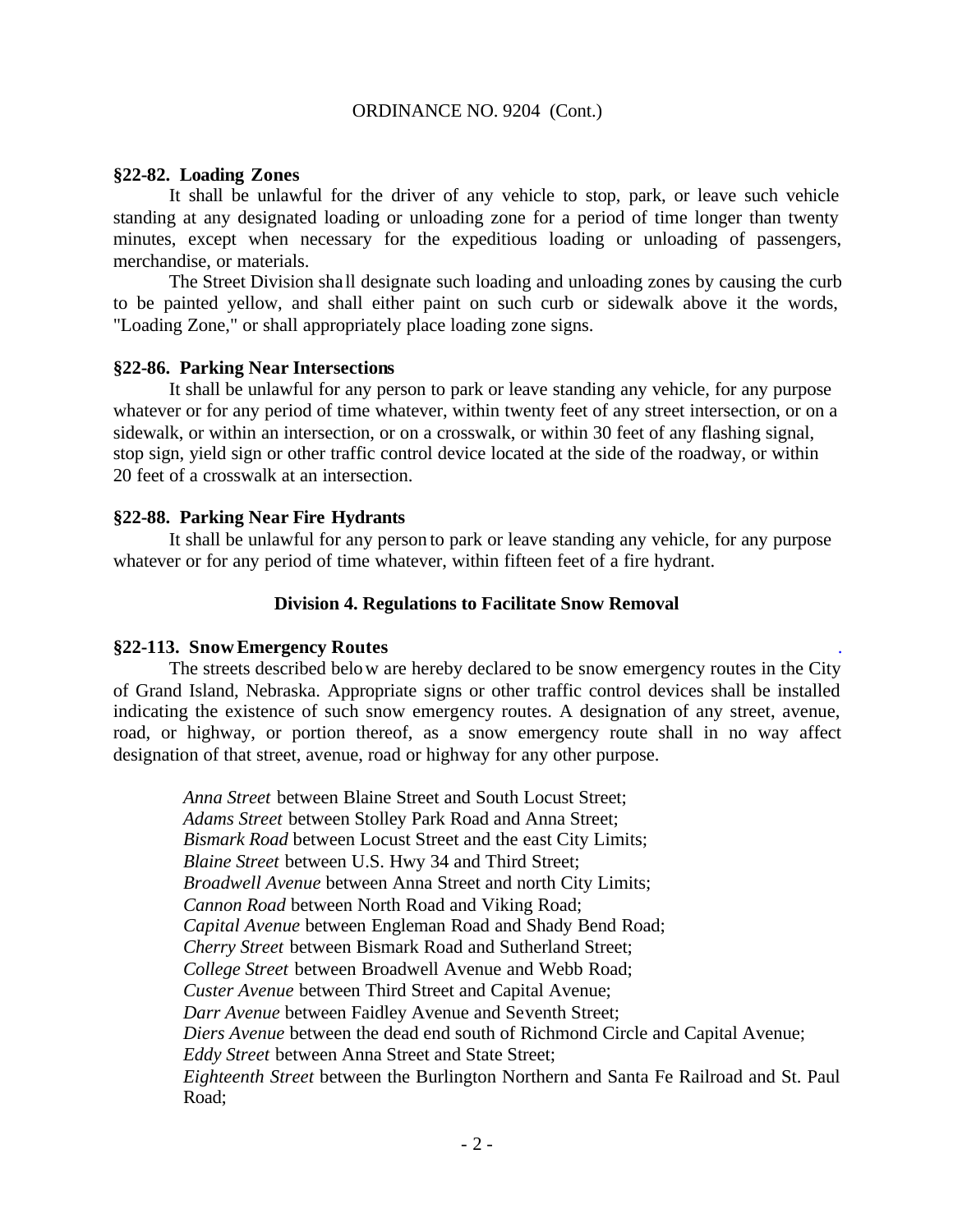*Faidley Avenue* between Diers Avenue and Broadwell Avenue; *First Street* between Greenwich and Plum Street; *Fonner Park Road* between Stuhr Road and 320 feet west of Sylvan Street; *Fourth Street* between Broadwell Avenue and Sky Park Road; *Greenwich Street* between First Street and Second Street; *Harrison Street* between Stolley Park Road and Anna Street; *Howard Avenue* between Faidley Avenue and Tenth Street; *Husker Highway* between U.S. Highway 30 and U.S. Highway 281; *Independence Avenue* between Manchester Road and Highway No. 2; *Koenig Street* between Blaine Street and Vine Street; *Lafayette Avenue* between State Street and Capital Avenue; *Lincoln Street* between Anna Street and 13th Street/Broadwell Avenue; *Manchester Road* between Viking Road and Engleman Road; *New U.S. Highway No. 30* between the West City Limits and Second Street; *North Front Street* between Webb Road and Broadwell Avenue; *North Road* between the Husker Highway and Highway No. 2; *Old Highway No. 2* between North Broadwell and Highway No. 281; *Old Potash Hwy* between West City Limits and Custer Avenue; *Old U.S. Hwy 30* between the west City Limits and New U.S. Hwy 30 Overpass; *Pine Street* between the Union Pacific Railroad and First Street; *Pioneer Boulevard* between Blaine Street and Stolley Park Road; *Pleasant View Drive* between Bismark Road and Fonner Park Road; *Plum Street* between Sutherland Street and Second Street; *Riverside Drive* between Stagecoach Road and Stolley Park Road; *St. Paul Road* between Fourth Street and Capital Avenue; *Second Street* between Garfield Street and Plum Street; *Second Street* between Webb Road and Garfield Street; *Seedling Mile Road* between Stuhr Road and the east City Limits; *Seventeenth Street* between Sycamore Street and the Burlington Northern and Santa Fe Railroad; *Shady Bend Road* between the south city limits and Airport Road; *Sky Park Road* between Fourth Street and White Cloud Road; *South Front Street* between Vine Street and Walnut Street; *South Locust Street* between Walnut Street and south City Limits; **Stagecoach Road between Blaine Street and Locust Street;** *State Street* between 17th Street and North Road; *Stoeger Drive* between Seventh Street and Baumann Drive; *Stolley Park Road* between the west and east City Limits; *Stuhr Road* between Fonner Park Road and U.S. Hwy 30; *Sutherland Street* between Cherry Street and Plum Street; *Sycamore Street* between First Street and Capital Avenue; *Tenth Street* between Broadwell Avenue and St. Paul Road; *Third Street* between Blaine Street and Walnut Street; *U.S. Hwy 30* between Plum Street and the east City Limits; *U.S. Hwy 34* between the west and east City Limits;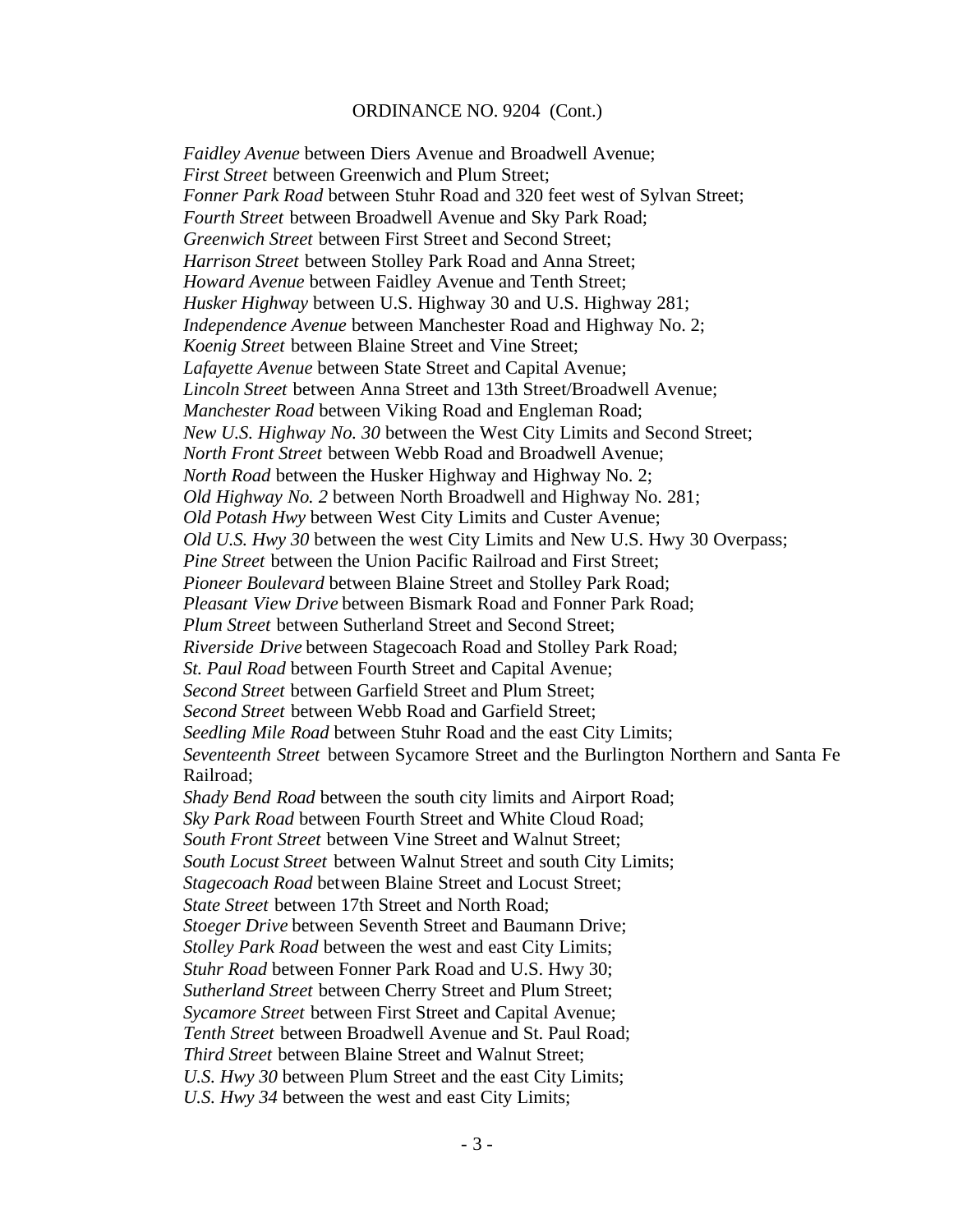*U.S. Hwy 281* between the north and south City Limits; *Vine Street* between Fonner Park Road and South Front Street; *Walnut Street* between Fourth Street and South Locust Street; *Webb Road* between U.S. Hwy 281 south and North City Limits; *Wheeler Street* between Fourth Street and Capital Avenue; *13th Street* between Engleman Road and Eddy Street; *17th Street* between Walnut Street and Sycamore Street. Amended by Ordinance No. 9087, effective 11-8-2006

#### **§22-114. Snow Alert/Emergency; Parking Prohibition**

Whenever the mayor or their designated representative, shall find, on the basis of falling snow, sleet, or freezing rain, or on the basis of an official forecast by the U.S. Weather Bureau predicting snow accumulation, sleet, or freezing rain, that such weather conditions will make it necessary that motor vehicle traffic be expedited, they may declare a snow alert/emergency. Such declaration of a snow alert/emergency shall state the time that said alert/emergency will be in effect. During such snow alert/emergency all parking of vehicles on snow emergency routes shall be prohibited. The prohibition imposed under this section shall remain in effect until snow or threat of snow as indicated by the U.S. Weather Bureau has passed and the emergency snow route cleared, or until the formal declaration of a snow alert/emergency has been terminated by the mayor or said designated representative.

#### **§22-115. Parking on Residential Streets**

Whenever during a snow alert/emergency the mayor shall determine that conditions make it necessary that parking on local and residential streets should be prohibited or restricted for snow plowing and other purposes, the mayor may put into effect a parking prohibition on parts of or on all local and residential streets by declaring that parking be prohibited on one side of the local and residential streets, designating either the odd or even address numbered side, at their discretion. In such declaration, the mayor shall state the date and time on which such parking prohibition shall take effect. The prohibition shall remain in effect until terminated by announcement by the mayor, who may then declare that there shall be in effect a parking prohibition on the opposite side of those local and residential streets designated above, which prohibition shall remain in effect until terminated by announcement of the mayor. While the prohibition is in effect, no person shall park or allow to remain parked any vehicle on any side of a street whereon parking is prohibited.

#### **§22-116. Vehicles on Snow Emergency Routes**

Whenever a motor vehicle becomes stalled for any reason, on any snow emergency route on which there is a parking prohibition in effect, the person operating such vehicle shall take immediate action to have the vehicle towed or pushed off the roadway of such snow emergency route, either onto the nearest cross street which is not a snow emergency route, or other appropriate location. No person shall abandon or leave a vehicle in the roadway of a snow emergency route, except for the purpose of securing assistance during the actual time necessary to go to a nearby telephone or to a nearby garage, gasoline station, or other place of assistance and return without delay.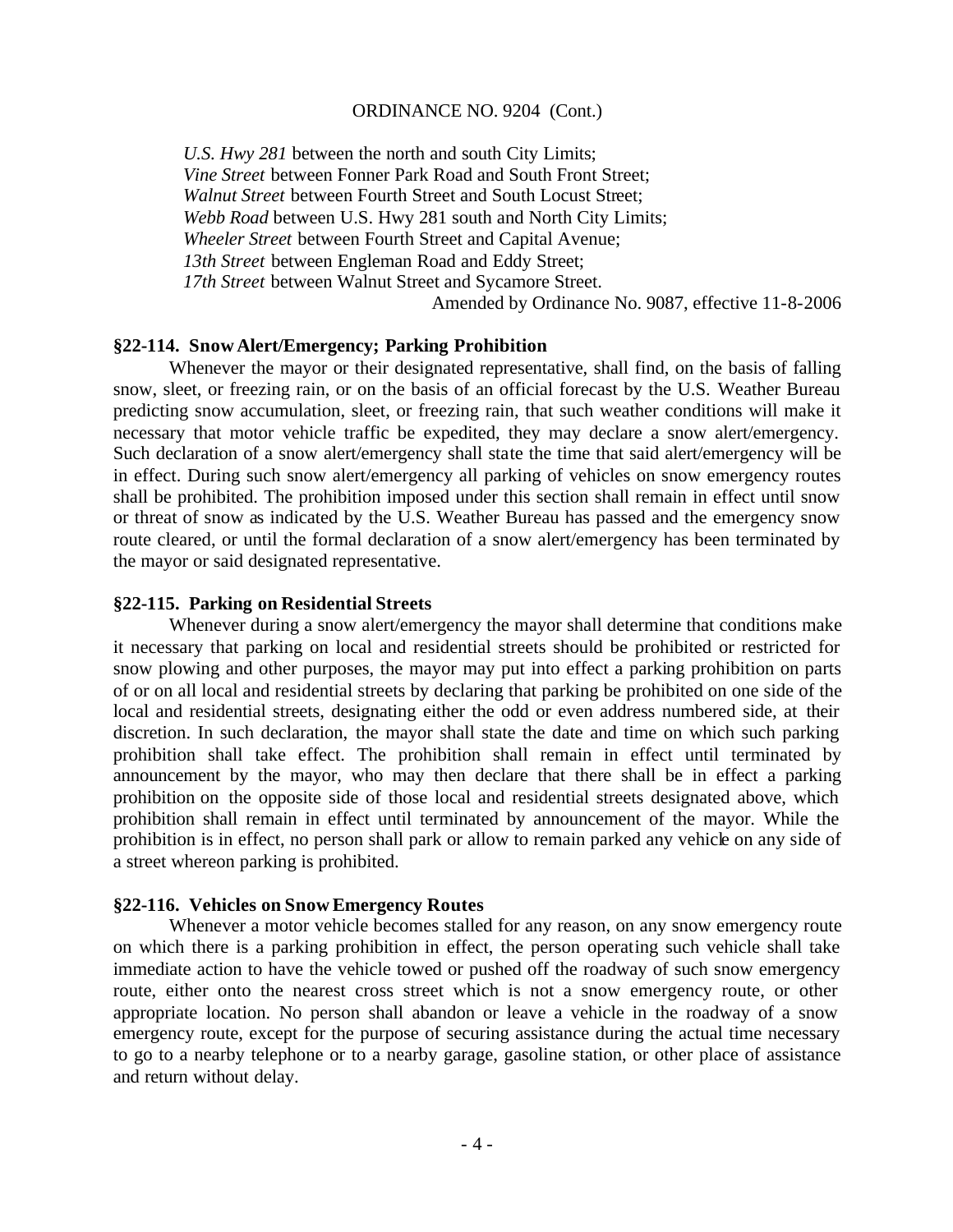#### **§22-117. Snow Alert/Emergency; Notice**

The mayor or their designated representative shall cause each declaration of a snow alert/emergency made pursuant to this chapter, to be publicly announced by means of broadcast or telecast from broadcasting stations with a normal operating range covering the city, and may cause such declaration to be further announced in newspapers of general circulation when feasible. Each announcement shall describe the action taken, including the time it became or will become effective, and shall specify the streets or areas affected

When the conditions which gave rise to a parking prohibition placed in effect pursuant to the provisions of this chapter no longer exist, the mayor or their designated representative may declare the prohibition terminated, in whole or in part, effective immediately upon announcement or at a later specified time.

#### **§22-118. Temporary Provisions; Precedence**

Any provision of this chapter which becomes effective by declaration of the mayor or their designated representative upon the occurrence of a snow alert/emergency, takes precedence over other conflicting provisions of law while in effect, except that it shall not take precedence over provisions of law relating to traffic accidents, emergency travel of authorized emergency vehicles, or emergency traffic directions by a police officer.

#### **§22-119. Removal of Stalled or Parked Vehicles**

 (1) Members of the police department are hereby authorized to remove or have removed a vehicle from a street to another place or location on a street or to a lot, garage, storage yard, or other similar facility designated by the police department when:

(A) The vehicles on a snow emergency route are in violation of this division.

(B) The vehicle is stalled on a snow emergency route on which there is a parking prohibition in effect and the person who is operating said vehicle does not appear to be removing it in accordance with the provisions of this chapter.

(C) The vehicle is parked on any street in violation of this division.

 (2) Such vehicle removal may be made by towing to the city automobile pound, pursuant to the provisions of Chapter 22, Article IV, Division 3, of this Code, or the police department may cause such vehicles to be removed to a private lot, garage, storage yard, or other similar facility; and any such vehicle shall not be released therefrom except upon payment by the owner of the vehicle to the person or persons in charge of the lot, garage, storage yard, or other similar facility for the cost of towing, and the cost of storage, at the appropriate charges as listed in the most current fee schedule, during which time the vehicle remains stored, and a receipt for such fees shall be issued to the owner of the vehicle.

 (3) It shall be the duty of the person or persons in charge of the lot, garage, storage yard, or other similar facility designated by the police department to keep a record of the name of the owner of all vehicles towed in under the provisions hereof, together with the registration number of each vehicle, and the nature and circumstances of each violation, and the amount of fees collected hereunder, and to deliver a report of each day's transactions to the chief of police not later than one day following the day for which the report is made.